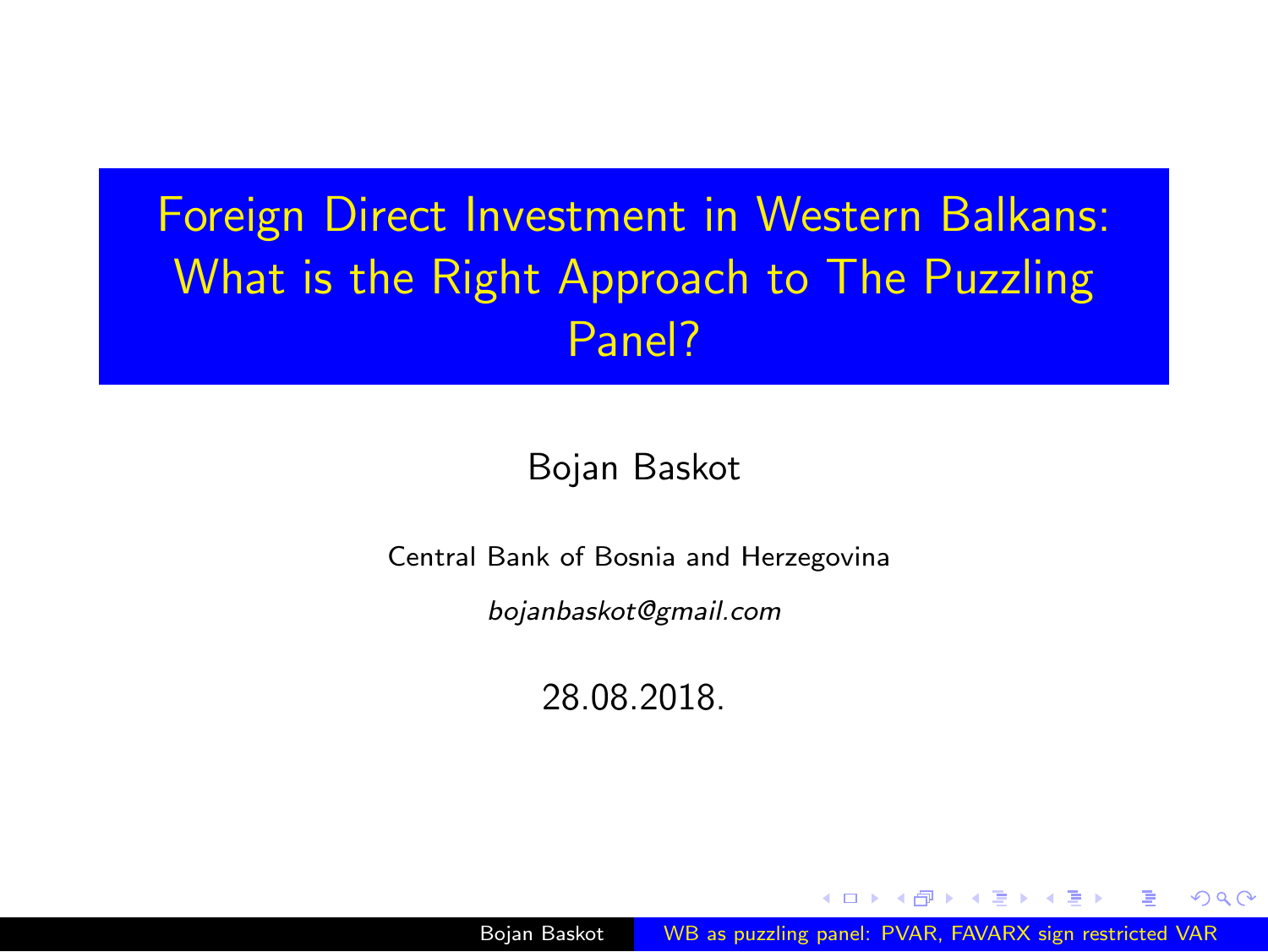#### Introduction

- ❨ The long run impact of FDI on output should assume dynamic panel framework, and misleading implementation of panel estimation proce-dure is even more probable in that case
- **※** Homogeneity of the region is questionable.
- ❨ Assumption of homogenous panel is more probable in microeconomics
- ❨ PVAR has its limitation in the case of West Balkan
- ❨ FAVARX approach does not leave any suspicion in positive impact of FDI
- ❨ Additional improvements are possible if additional sign restrictions are introduced.
- $*$  This specific approach could be set as point identified or as set of Bayesian priors.
- **※** There is a comprise between this two choices presented by Uhligs penalty function.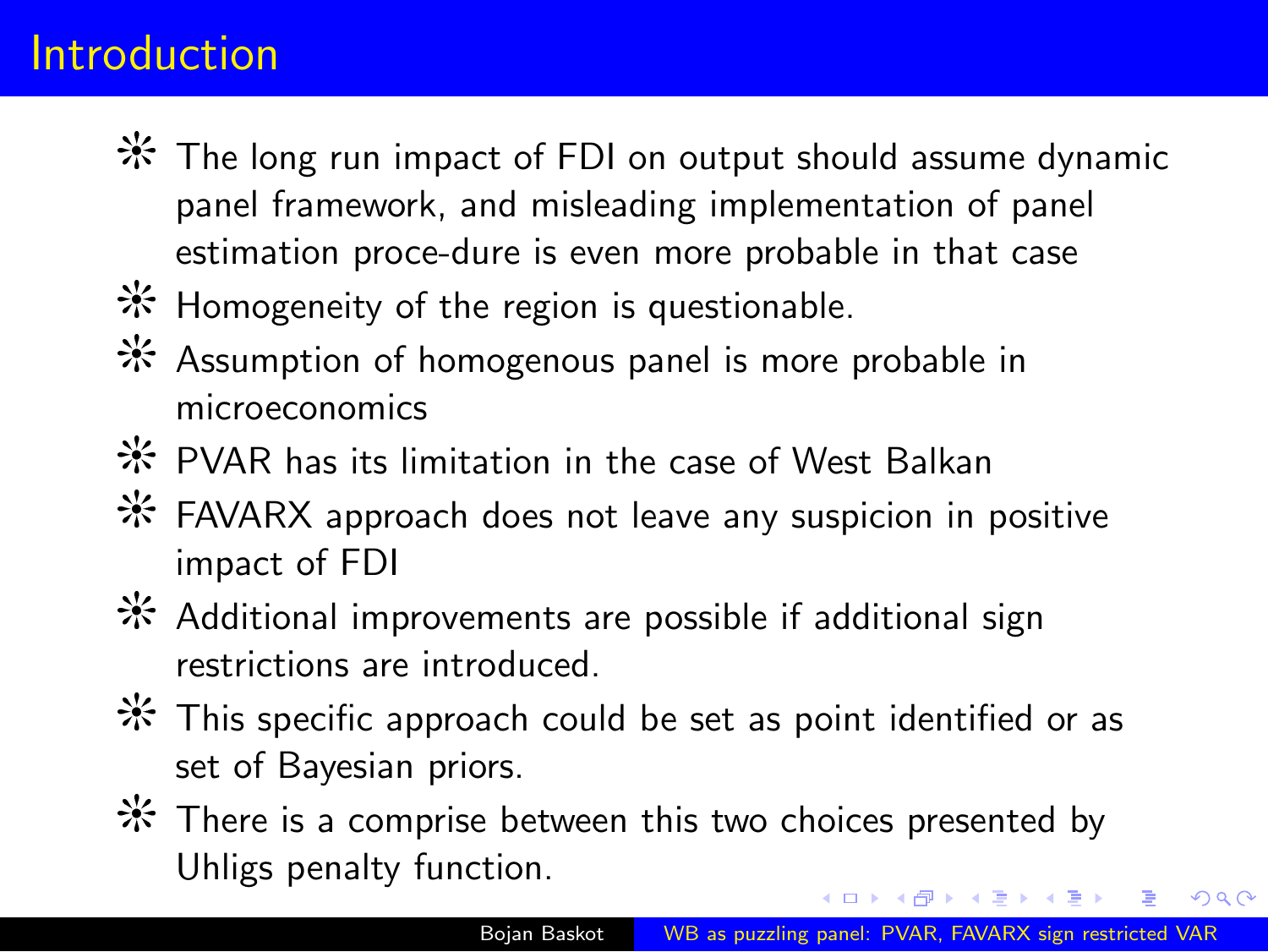#### <span id="page-2-0"></span>**Literature**

- **米** Balasubramanyam, Salisu and Sapsford present results which suggest that FDI affect is conditioned by both the size of the domestic market and the competitive climate in relation to local producers
- ❨ De Mello has shown that growth of recipient country by technological upgrading and knowledge spillovers is conditioned on the level of com-plementarity and substitution between FDI and domestic investments. Also,he had used wide range of countries that were divided in two relative homogenous groups: OECD and non OECD countries
- ❨ West Balkan countries are transition economies. In that case it is pos-sible to have spillovers, but these have effects should not be overrated

**何 ト ィヨ ト ィヨ ト**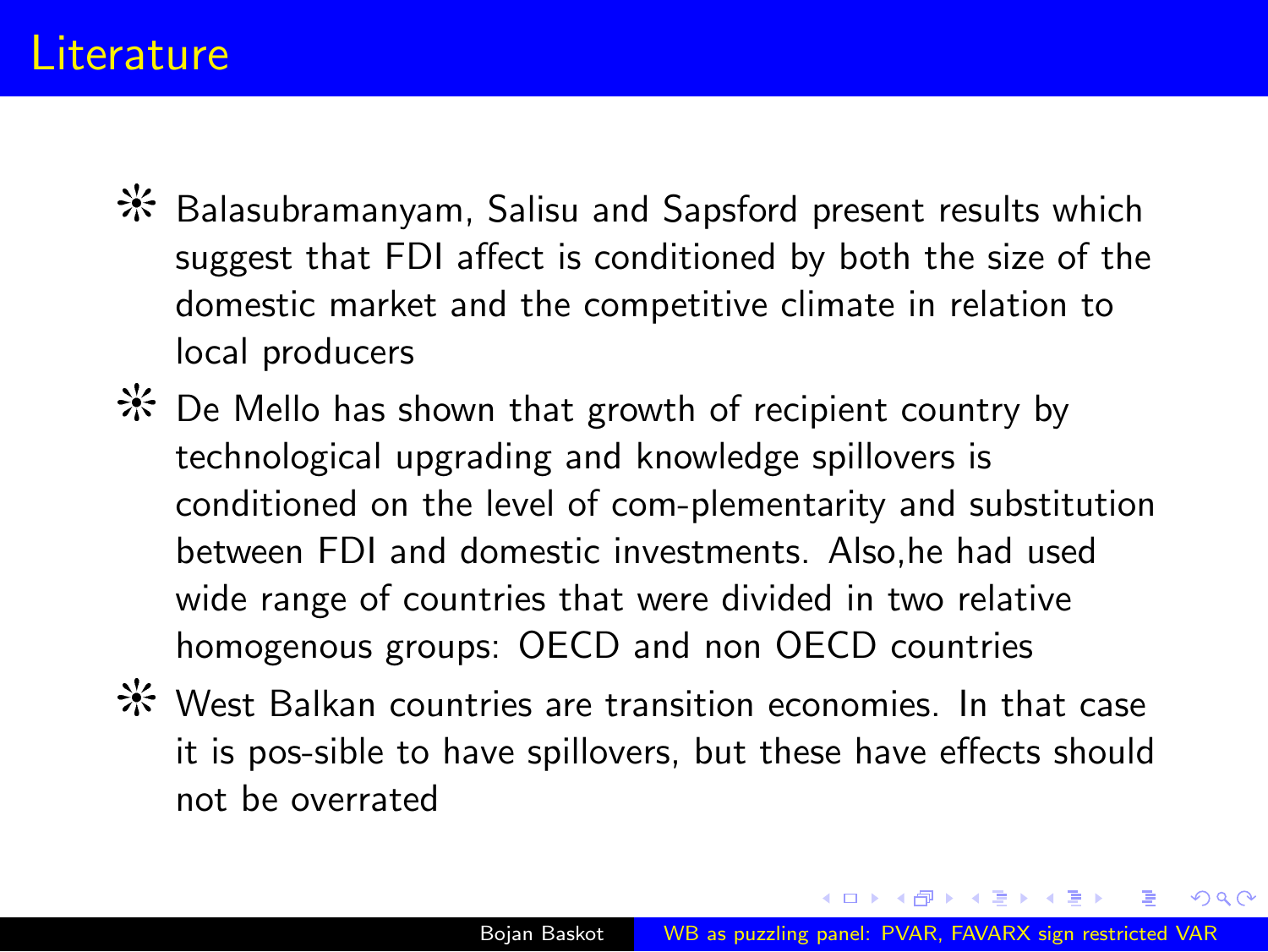### Literature & Methodology

- ❨ B. S. Bernanke, J. Boivin and P. Eliasz: FAVAR Approach The key idea is that model catches the impact of observable economic variables but also the impact of unobserved factors.
- ❨ Uhligs Penalty Function Method which Partial identification method that stands for compromise between Uhligs Rejection Method and Rubio-Ramirez et als (2010) Rejection Method.
	- The penalty function is adjusted for the scale of the variables and the sign of the restriction because all failures across the impulse response symmetrically.
- **米 Baumeister and Hamilton, Sign Restriction SVAR, and Useful** Prior Information

- traditional sign restriction methodology actually generates draws from prior distribution that they never even acknowledged that they had assumed

- it is shown that traditional sign-identified VARS basically function as there are the prior distributi[on](#page-2-0)s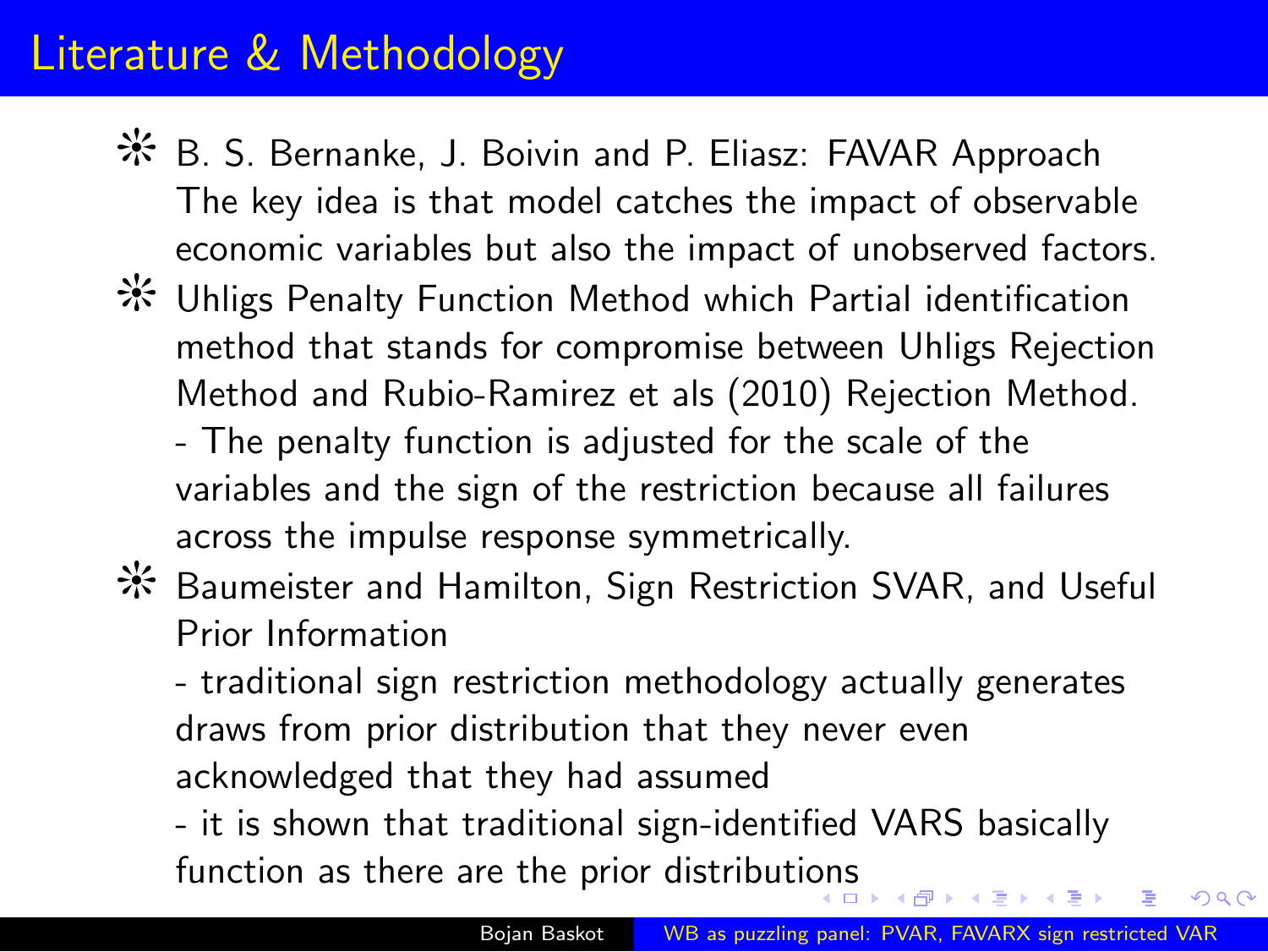### FAVARX: f\_fdi  $\rightarrow$  bih\_fdi  $\rightarrow$  f\_gdpgrate  $\rightarrow$  bih\_gdpgrate

-BofA Merrill Lynch Euro High Yield Index Option-Adjusted Spread is exogenous.

- Reasonable to assume that regional FDI are more resilient on the impact from BHs FDI then vice versa (Cholesky, heading)? -Note: relation between regional FDI factor and BHs FDI: in short term there is clear positive effect of the regional FDI factor on the FDI in BH, but in a long term it seems that region absorbs some FDI that could be destined to BH



Bojan Baskot [WB as puzzling panel: PVAR, FAVARX sign restricted VAR](#page-0-0)

 $\Omega$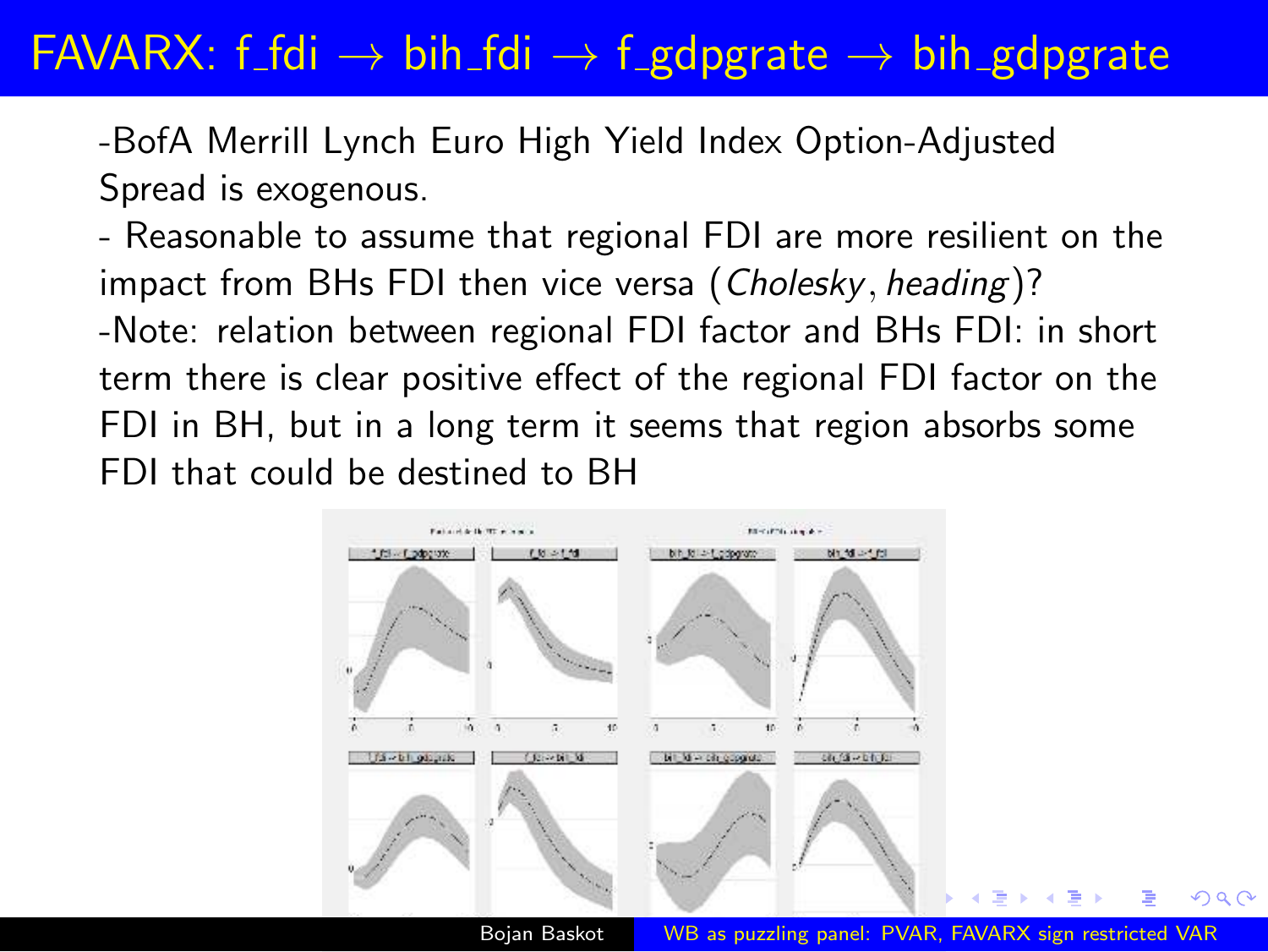#### Sign restr. Cro and Srb FDIs as shock

- BVAR model with a flat Normal inverted-Wishart prior. - not only technical adjustments , but also two main regional influencers for BH, Croatia and Serbia, are identified

- Further, sign restriction; for first 3Q FDIs could only have positive effect on output
- Croatia does not record such huge positive impact of FDIs on BH output, as this is the case with Serbia
- FDIs in Serbia and BH are more linked?



Bojan Baskot [WB as puzzling panel: PVAR, FAVARX sign restricted VAR](#page-0-0)

つくへ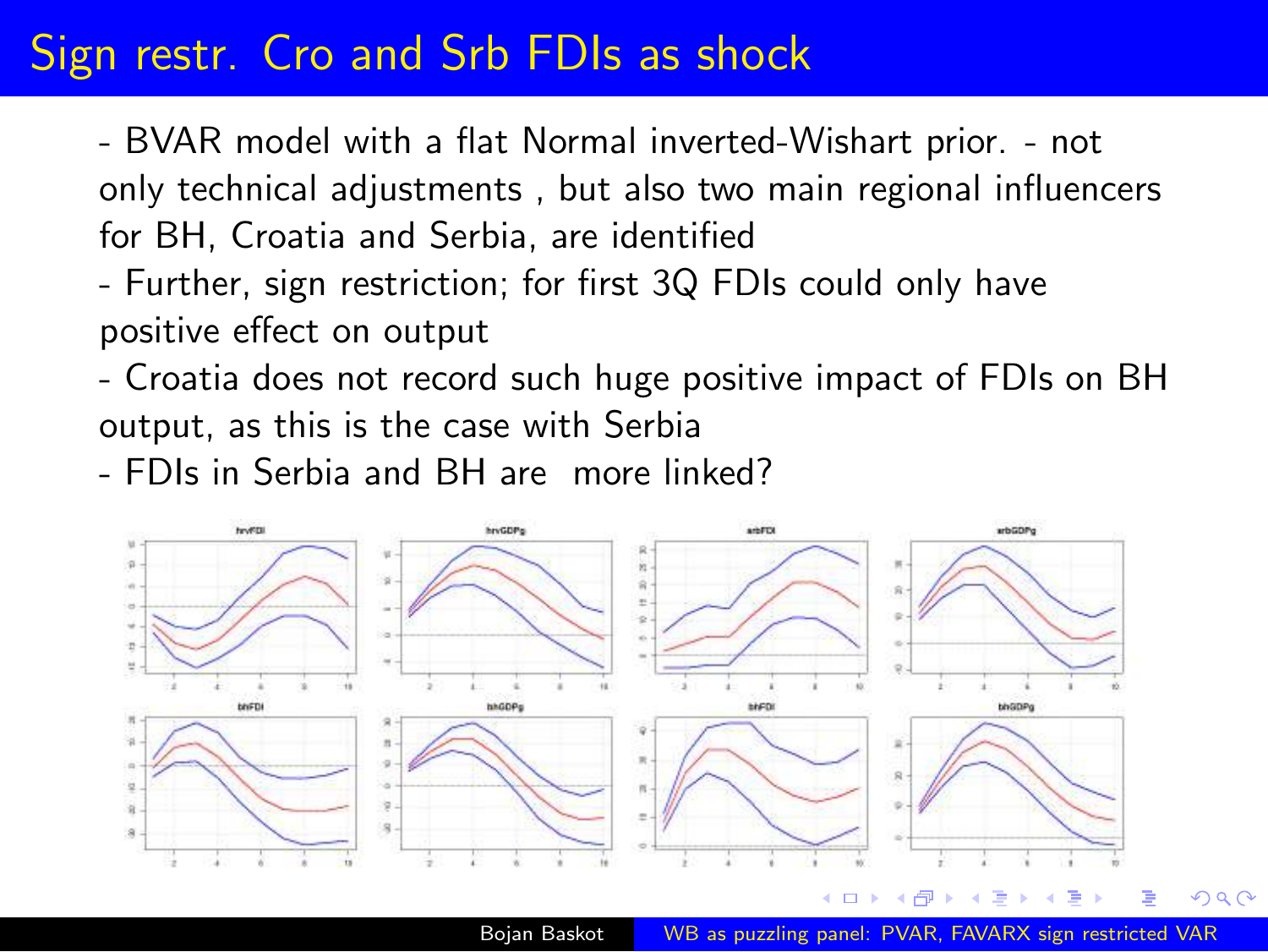## Sign restr. BH FDIs as shock

- FDI in BH have positive impact on output in Croatia and Serbia, because large proportion of consumption goes on imported goods and services from these countries

- negative reaction of FDIs in Croatia on same shock, could mean that simply BH and Croatia are not the part of the same investment pull?

- What is interesting that we have reaction of FDIs in Albania on the same line as in Serbia and that FDIs in FYRM give almost no reaction.



Bojan Baskot **WB** as puzzling panel: PVAR, FAVARX sign restricted VAR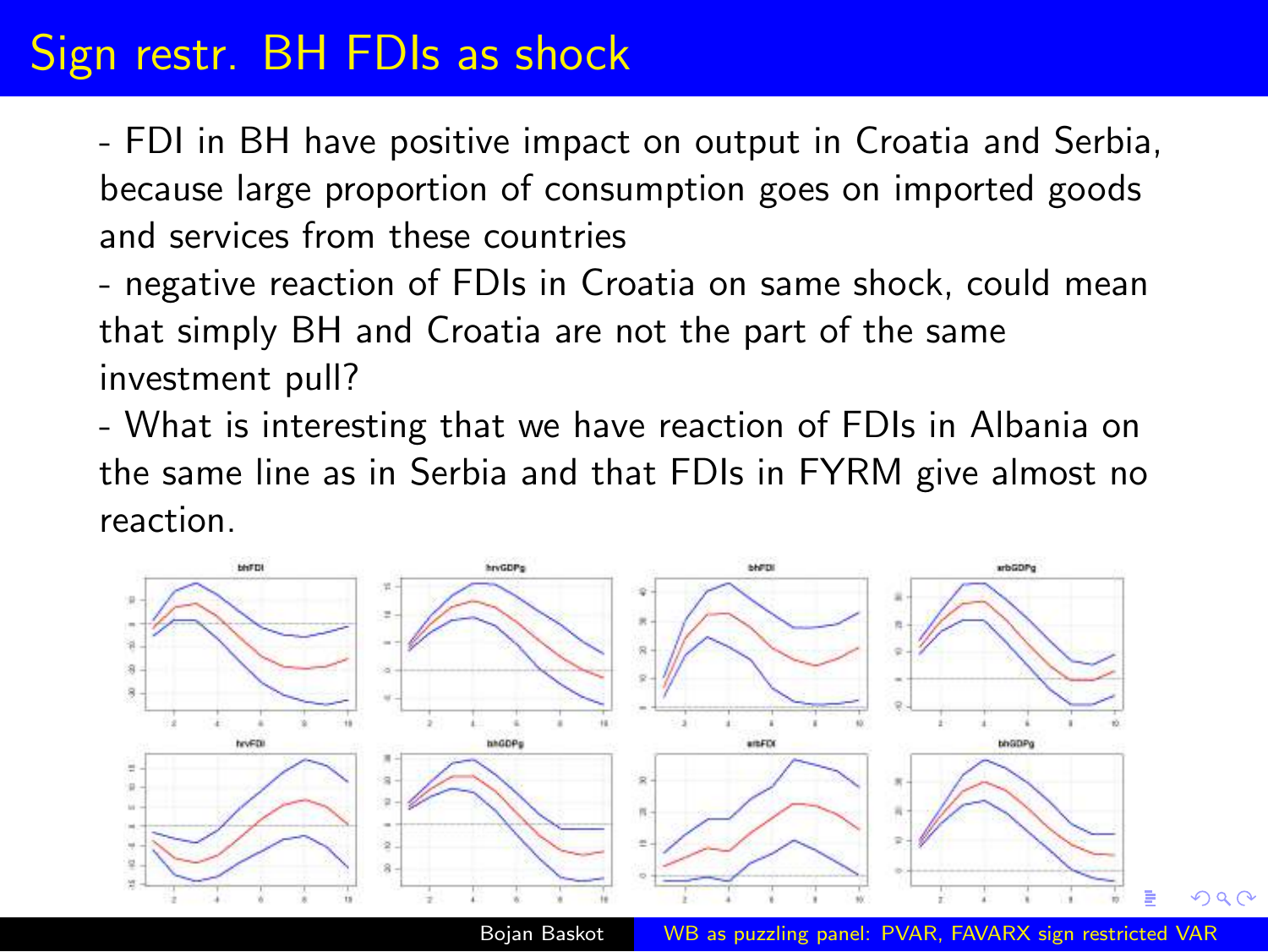#### Sign restr. $+$  factors

So, .ifferent reaction of FDIs in Croatia and Serbia on FDIs in BH as shock is obvious (figure 7 and 9) and this could be one additional argu-ment for the complexity of the region and as consequence. But, what happens when we have sign restriction in FAVAR approach?

- Regions FDIs have positive impact on BHs FDIs and vice versa
- Regions FDIs have positive impact on BHs and regions output
- Reaction of BHs and regions output on regions FDIs is almost the same



Bojan Baskot **WB** as puzzling panel: PVAR, FAVARX sign restricted VAR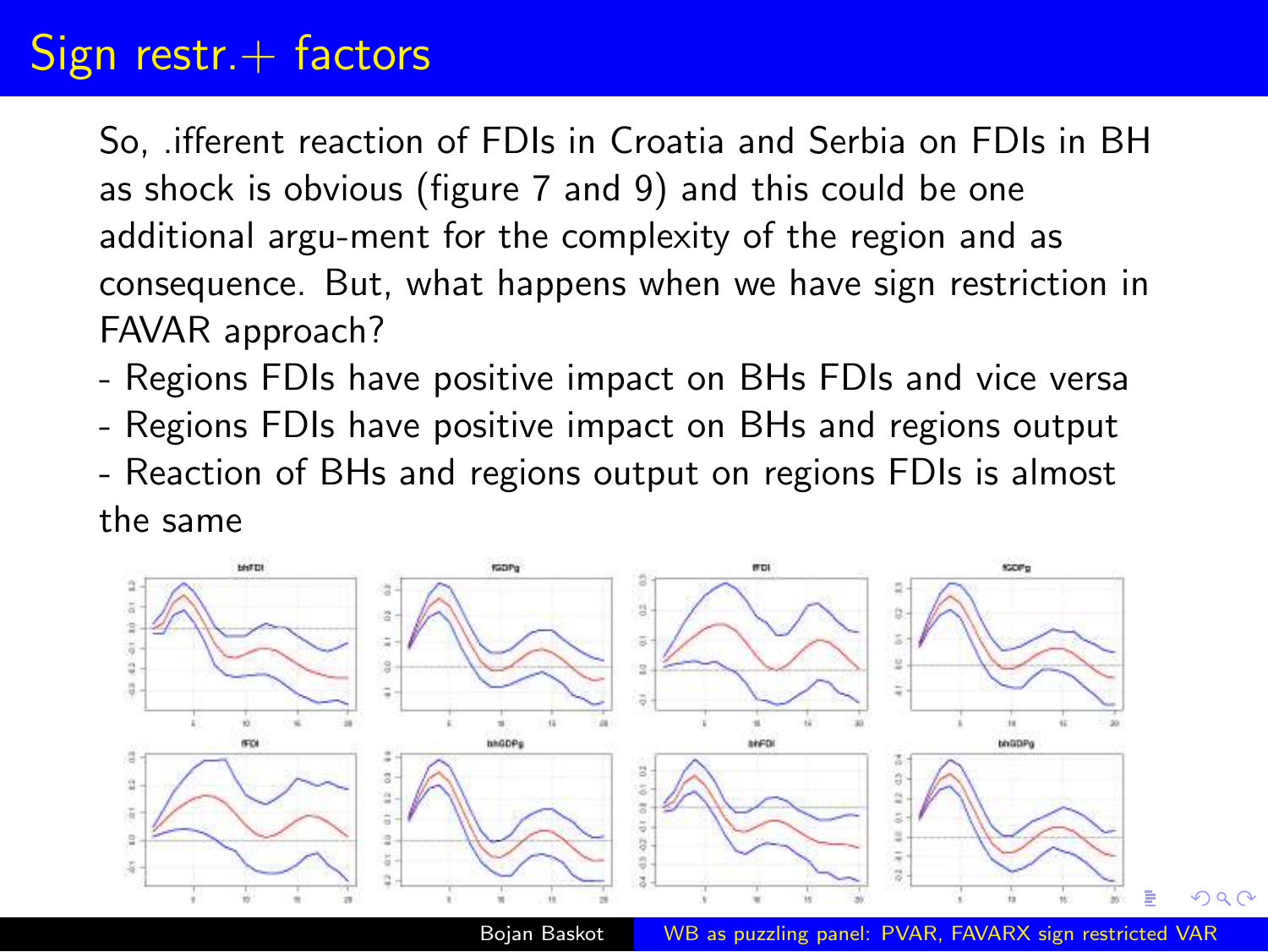#### <span id="page-8-0"></span>Conclusion

- $*$  BH is important in regional framework and could play proactive role in that context
- $*$  FDIs come in region → the FDIs in BH will be on same wave.
- $*$  BH highly depends on the regional factor and observing its economy is such context, imposes the doubt in direct effect of exogenous shocks from the EU
- $*$  index related with interest rates in EU that is included as exogenous variable, does not provide significant effect on the BHs output, directly  $\rightarrow$  there is some mild negative effect on the regional GDP growth rate factor and that kind of reaction is expected according to usu-al reaction of output on interest rates.

イ何 トイヨ トイヨ ト

 $2990$